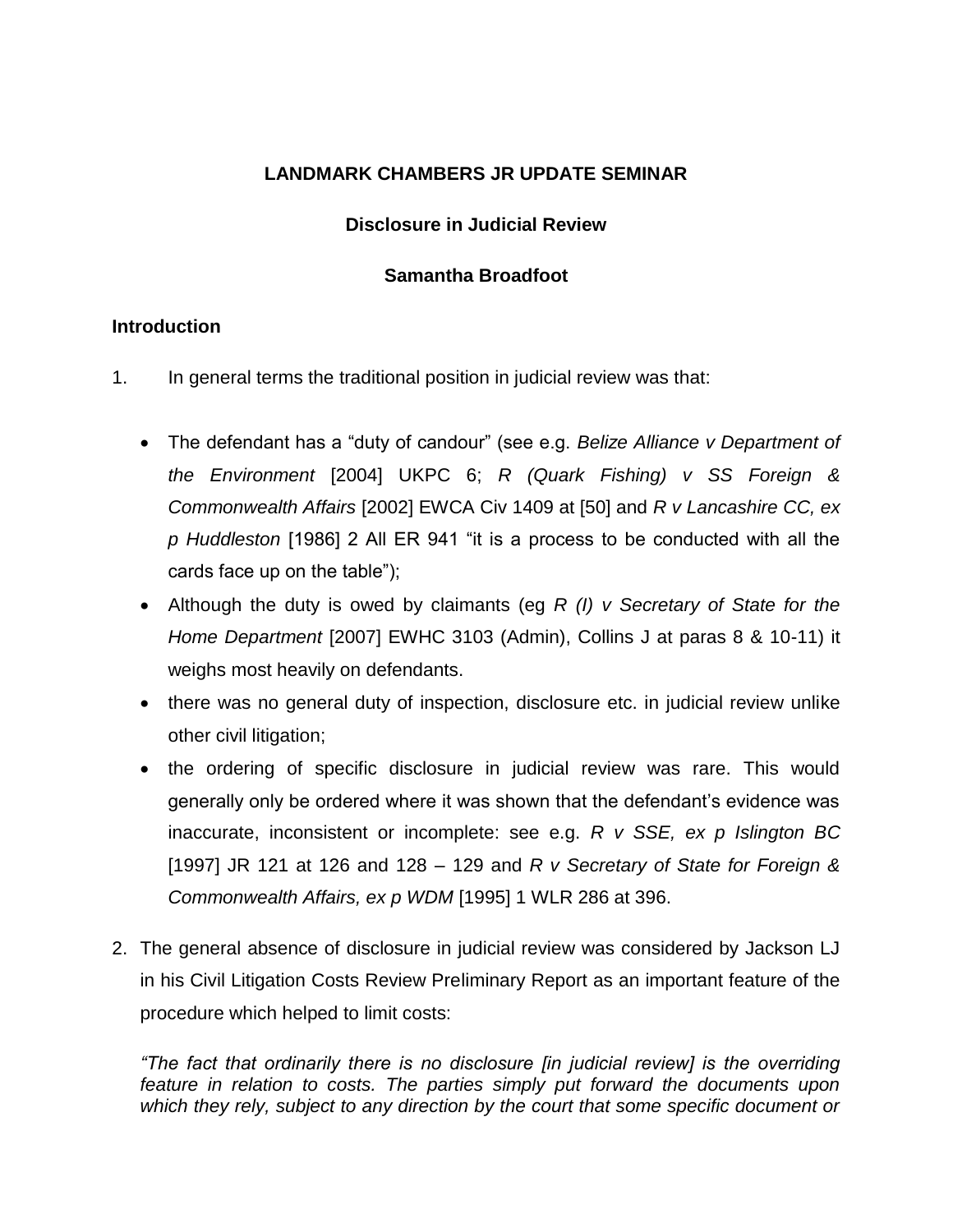*group of documents should be disclosed. During the eight years that I sat as an Administrative Court judge, I was not aware of the absence of disclosure becoming a source of injustice. Nor (so far as I can recollect) did counsel ever suggest that this was the case."*

(Civil Litigation Costs Review Preliminary Report by Lord Justice Jackson May 2009, chapter 7, para. 2.3)

3. This paper sets out the development of this obligation over recent years to conclude that there is a trend towards more disclosure in judicial review and this is likely to continue in the foreseeable future, or at least until some specific rules are laid down.

# **I. The overriding objective in the CPR**

4. The CPR provides:

"The parties are required to help the court to further the overriding objective" (CPR, Part 1.3).

5. The overriding objective of the CPR is "enabling the court to deal with cases justly" (CPR, Part 1.1):

*ensuring that the parties are on an equal footing;*

*saving expense;*

*dealing with the case in ways which are proportionate–*

*to the amount of money involved;*

*to the importance of the case;*

*to the complexity of the issues; and*

*to the financial position of each party;*

*ensuring that it is dealt with expeditiously and fairly; and*

*allotting to it an appropriate share of the court's resources, while taking into account the need to allot resources to other cases.*

6. The duty of disclosure in CPR part 31 does not apply however to claims for judicial review unless the court orders otherwise: PD54A, para. 12.1.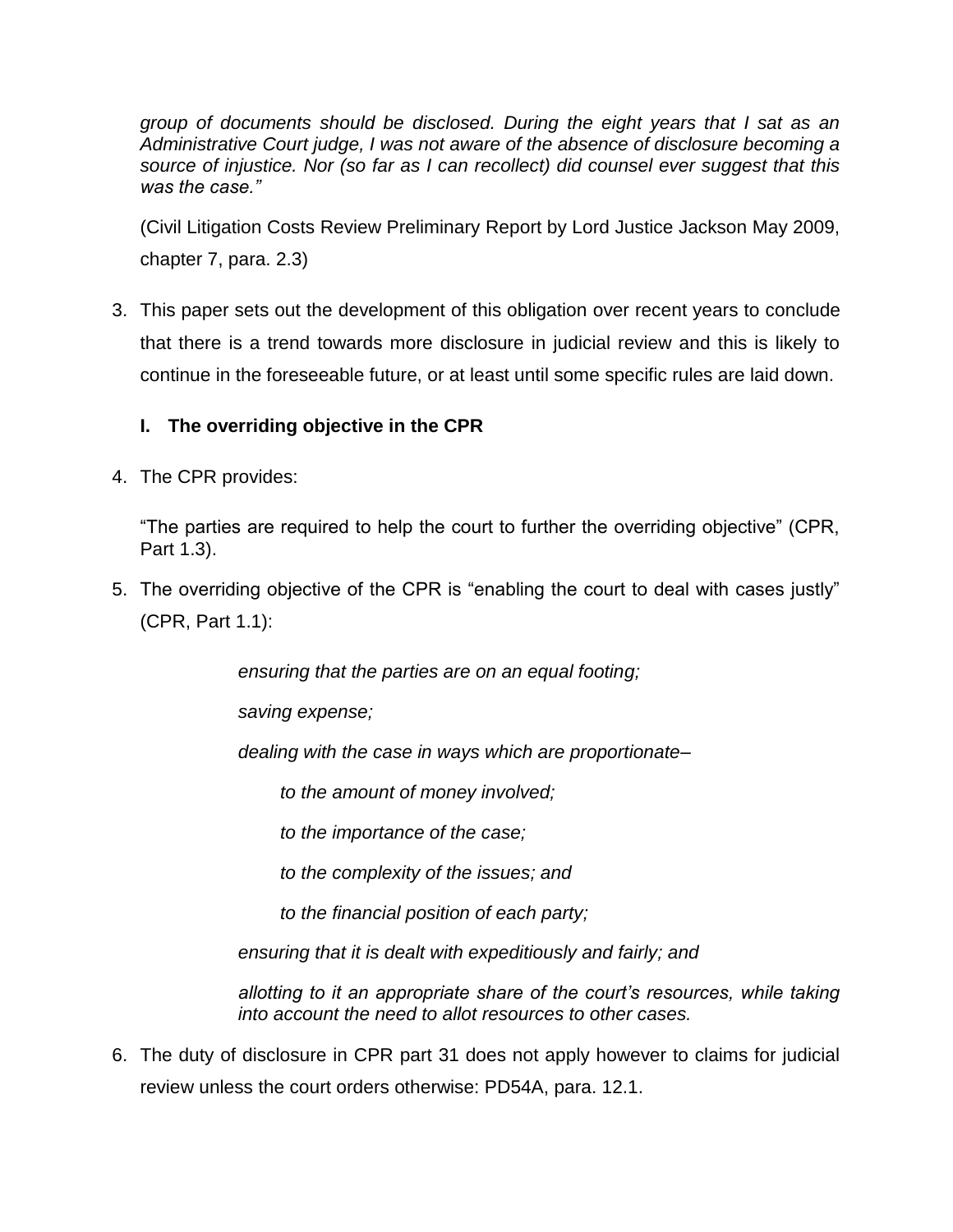## **II. Tweed v Parades Commission**

- 7. The legal landscape shifted in 2006 with the HL decision in *Tweed v Parades Commission* [2006] UKHL 53; [2007] 1 AC 650. This remains the starting point on the question of disclosure in judicial review.
- 8. In *Tweed* the claimant in judicial review proceedings in Northern Ireland challenged a determination of the Parades Commission for Northern Ireland permitting, on conditions, a proposed procession by a local Orange lodge to take place in a predominately Catholic town on Easter Day 2004. The claimant asserted that the conditions were unlawful since they constituted a disproportionate interference with his rights protected by articles 9, 10 and 11 of the European Convention. The chairman of the commission swore an affidavit summarising the effect of specific documents, including police reports, an internal memorandum of the commission and two situation reports, which were material to the determination. The claimant sought specific disclosure of the documents under RSC (NI) Ord 24, which applied the same principles as those applicable under the CPR. The case went to the House of Lords.
- 9. Although that case was a Northern Ireland appeal, it is expressly relevant to England and Wales. There were three key speeches: Lord Bingham, Lord Carswell and Lord Brown – Lords Hoffmann and Rodger both concurring with all three.
- 10.The main points of principle can be summarized as follows:
	- "Where a public authority relies on a document as significant to its decision, it is ordinarily good practice to exhibit it as the primary evidence" (Lord Bingham, para 4).
	- It should not be necessary for the claimant, seeking sight of a key document summarised in the defendant's evidence "to suggest some inaccuracy or incompleteness in the summary" as this is "usually an impossible task without sight of the document" and "it is enough that the document itself is the best evidence of what it says" (Lord Bingham, para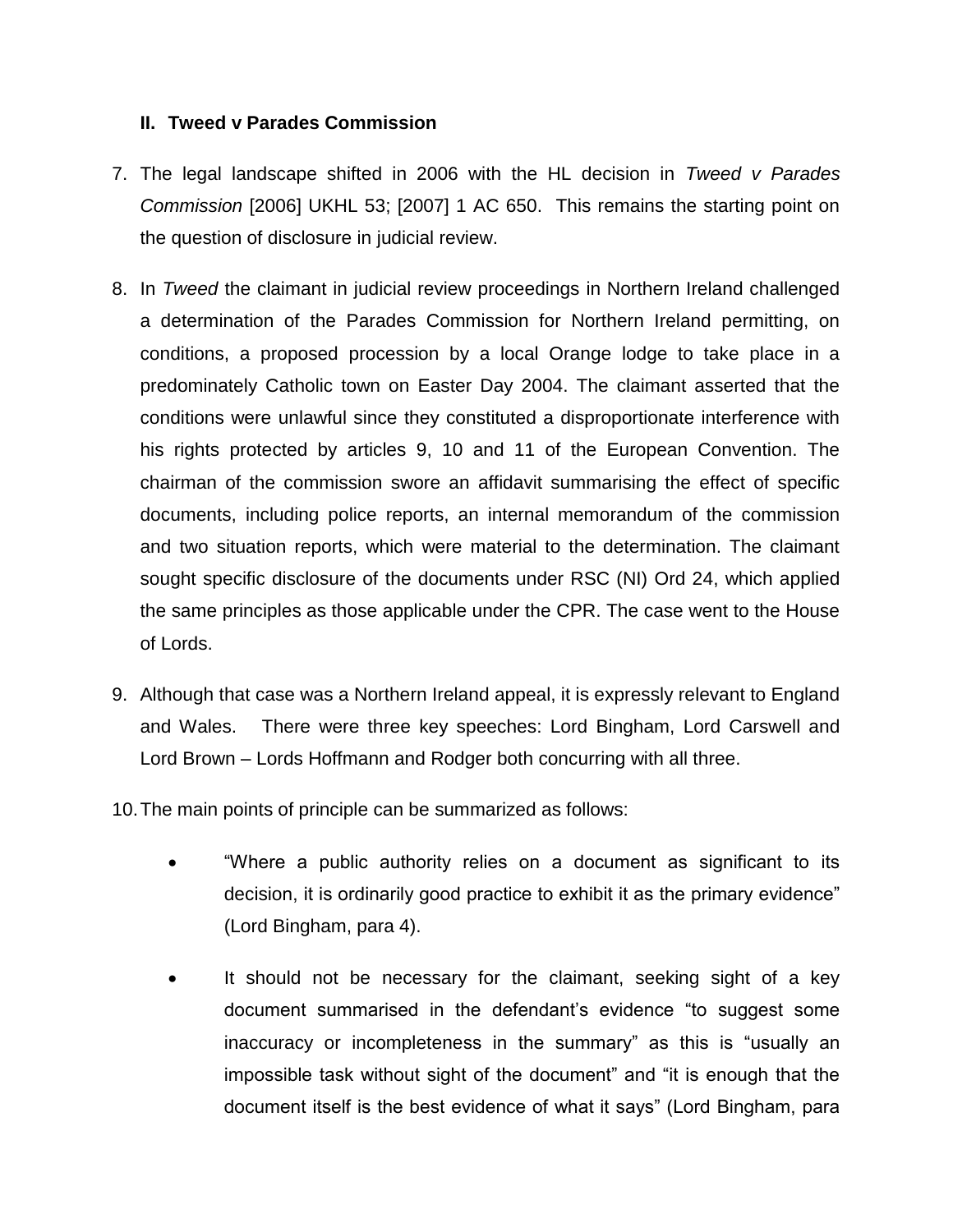4).

Greater disclosure where human rights cases involved?

- Defendants should "routinely" exhibit key documents to their written evidence and "should be readier to do so whenever proportionality is in issue" (Lord Brown, para 57).
- Applications for specific disclosure in judicial review claims are "likely to increase in frequency, since human rights decisions under the Convention tend to be very fact-specific and any judgment on the proportionality of a public authority's interference with a protected Convention right is likely to call for a careful and accurate evaluation of the facts.

But

- But even in these cases, order for disclosure should not be automatic." (Lord Bingham, para 3; to similar effect Lord Carswell at para.38; Lord Brown, para.56).
- "Even in cases involving issues of proportionality disclosure should be carefully limited to the issues which require it in the interest of justice." (Lord Carswell, para.32)

# Overall:

- If a key document is not exhibited because of concerns over volume or confidentiality, "The judge to whom application for disclosure is made must then rule on whether, and to what extent, disclosure should be made" (Lord Bingham, para 4).
- "A more flexible and less prescriptive principle, which judges the need for disclosure in accordance with the requirements of the particular case, taking into account the facts and circumstances" should be substituted for the pre-existing "approach to disclosure in judicial review which is more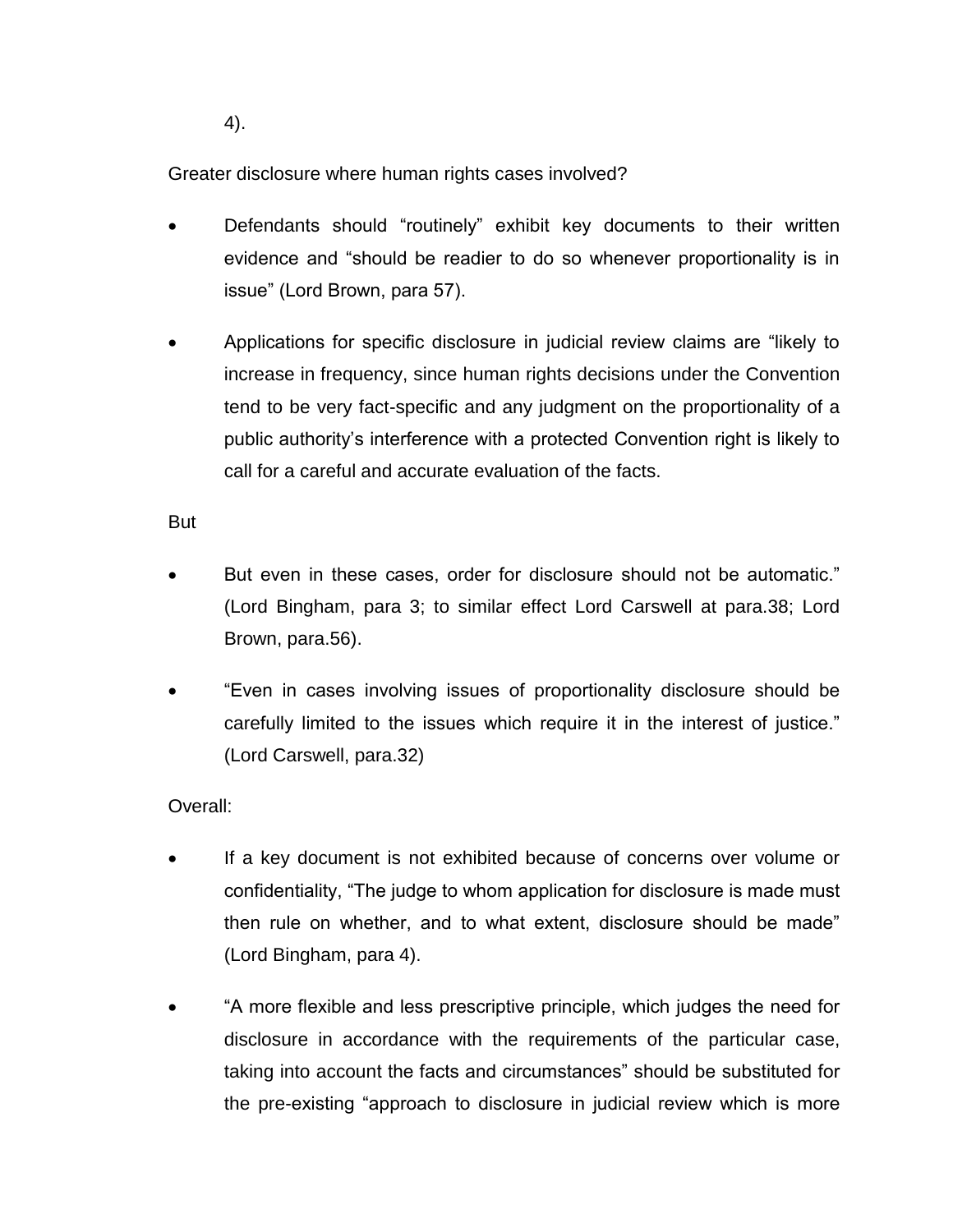narrowly confined than in actions commenced by writ" and the "restrictive rule" on which this approach is based whereby disclosure aimed at challenging the accuracy of affidavit evidence is refused as improper "unless there is some prima facie case for suggesting that the evidence relied upon by the deciding authority is in some respects incorrect or inadequate" (Lord Carswell, paras 29 and 32; Lord Brown, para 56).

 "On this [new] approach the courts may be expected to show a somewhat greater readiness than hitherto to order disclosure of the main documents underlying proportionality decisions, particularly in cases where only a comparatively narrow margin of discretion falls to be accorded to the decision-maker" (Lord Brown, para 57).

In conclusion, the test:

 The test will remain "whether, in the given case, disclosure appears to be necessary in order to resolve the matter fairly and justly" and "whether it is necessary for fairly disposing of the case to order disclosure of such documents" (Lord Bingham, para 3; Lord Carswell, para 38).

# **III. When it all goes wrong**

- 11.It is rare for to come across a case in which the disclosure exercise goes spectacularly wrong and in public but that is what occurred in the *Al-Sweady*  litigation. There are two judgments, both of which deal with disclosure and PII issues: *R (Al-Sweady) v Secretary of State for Defence* [2009] EWHC 1687 (Admin) ("the July judgment") and [2009] EWHC 2387 (Admin) ("the October judgment").
- 12.*Al-Sweady* concerned the treatment of Iraqi detainees by British Forces in Camp Abu Naji in Southern Iraq in May 2004. A claim was brought in the High Court alleging serious breaches of the Convention on Human Rights and the principal remedy sought by the Claimants was an order that there be a new independent and effective investigation, satisfying the requirements of Articles 2 and 3 of the ECHR, into the allegations of murder and ill-treatment.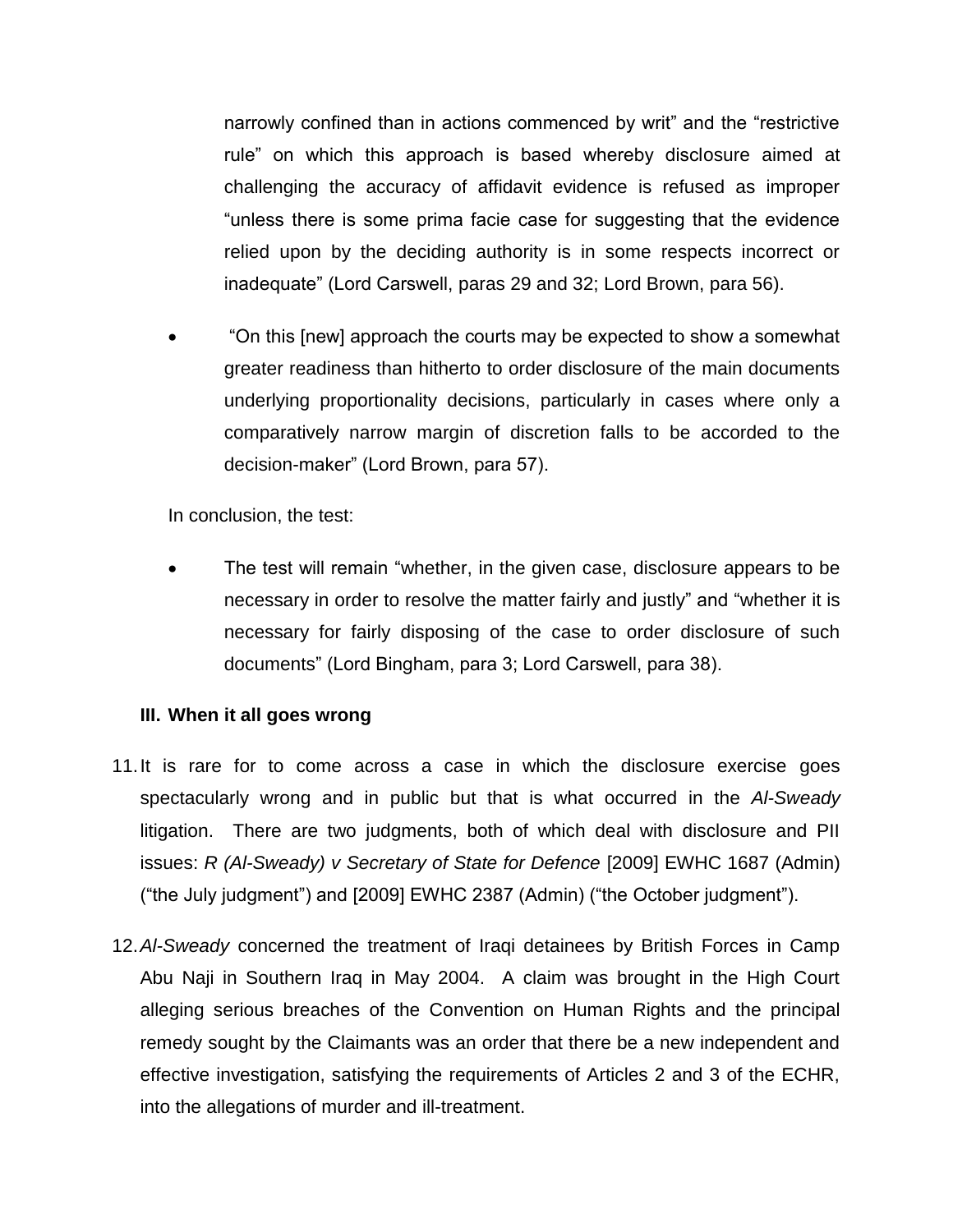- 13.During the course of the proceedings the Court found "disturbing failures by the Ministry of Defence in its handling of the process for putting Ministerial PII Certificates and Schedules before the Court<sup>"1</sup> and that "the Secretary of State consistently and repeatedly failed to comply with [his disclosure obligations]"<sup>2</sup>. In an excoriating judgment given in July 2009, the Court ordered a stay of the proceedings and ordered that the Secretary of State pay the costs of the whole proceedings on an indemnity basis (Claimants' itemised bill in excess of £2m).
- 14.By the October judgment, the criticisms are no less trenchant but for the purposes of this paper the interest lies in paragraphs 15 to 27 of the October judgment. In those paragraphs the Court considers some of the practical issues associated with disclosure in judicial review where there are disputed issues of fact which are crucial to the determination of the case. After reviewing the authorities, the Court stated that where cross-examination is ordered to determine factual disputes and the allegations concern some of the most important and basic rights under the ECHR, for example Articles 2, 3 and 5 "*the approach to disclosure should be similar to that in an ordinary Queen's Bench action"* (para.27).

# **IV. The Treasury Solicitor Guidance**

- 15.In response to the criticisms contained in these decisions the Treasury Solicitor's Department issued important guidance on the duty of candour and disclosure in judicial review: *Guidance on Discharging the Duty of Candour and Disclosure in Judicial Review Proceedings* – which is available on the internet at [http://www.tsol.gov.uk/Publications/Scheme\\_Publications/Guidance\\_on\\_Discharging](http://www.tsol.gov.uk/Publications/Scheme_Publications/Guidance_on_Discharging_the_Duty_of_Candour.pdf) [\\_the\\_Duty\\_of\\_Candour.pdf](http://www.tsol.gov.uk/Publications/Scheme_Publications/Guidance_on_Discharging_the_Duty_of_Candour.pdf) . A copy is attached as Annex I.
- 16.This Guidance gives many useful tips on how to carry out a disclosure exercise:
	- 1) It starts by reminding public authorities that their objective must not be to win the

 1 [2009] EWHC 1687 (Admin) para.3 – the July 2009 judgment

 $2$  [2009] EWHC 2387 (Admin) para.22 – the October 2009 judgment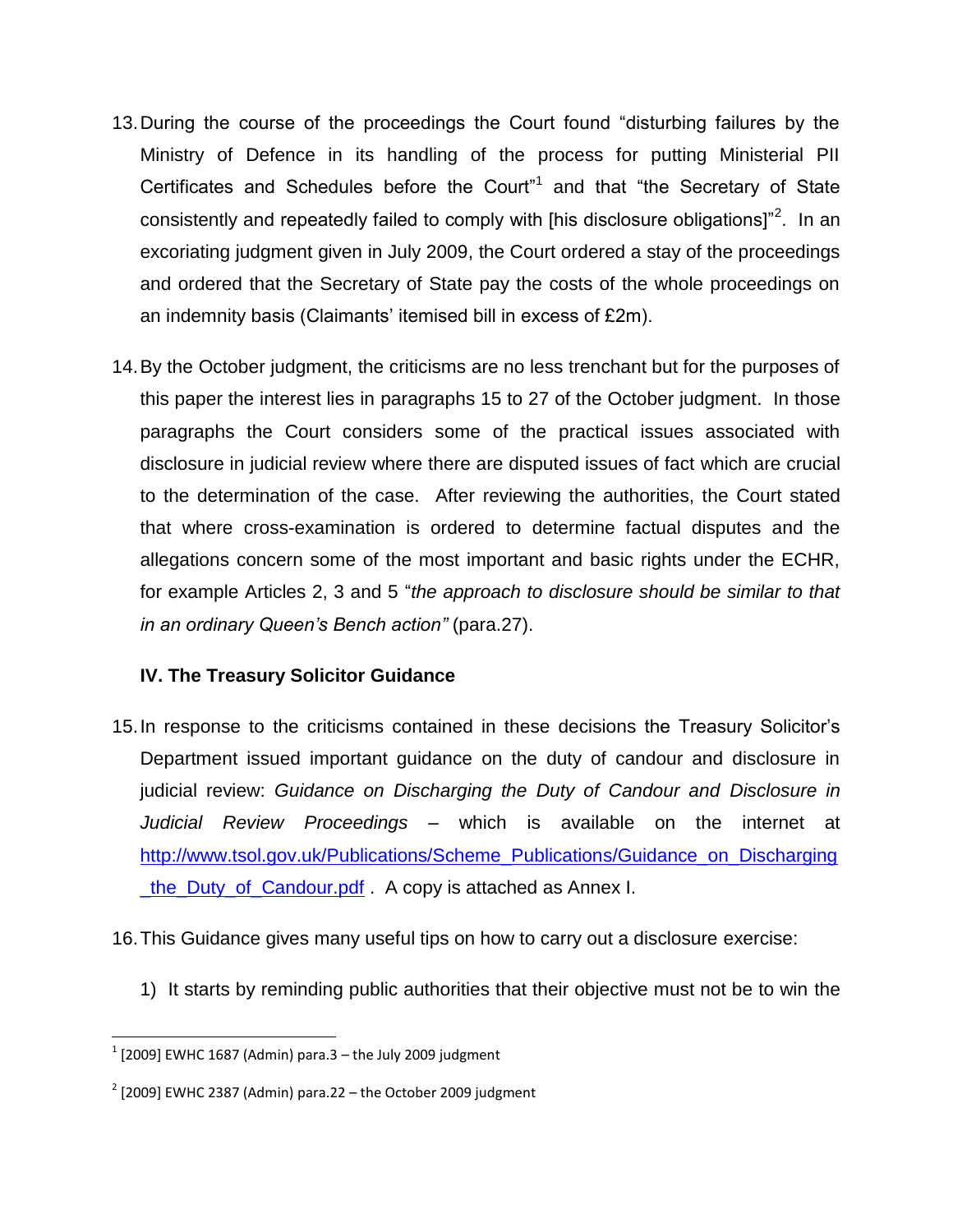litigation at all costs but to assist the court in reaching the correct result and thereby to improve standards in public administration;

- 2) It emphasizes that the duty of candour imposes a weighty responsibility, that it is not restricted to documents but is information based and applies as soon as the department is aware that someone is likely to test a decision or action affecting them. It applies to every stage of the proceedings including letters before action.
- 3) Where evidence is being prepared in response to a claim for judicial review, care must be given to considering the extent to which the duty of candour can be satisfied by providing a full and fair explanation of all relevant matters in a witness statement, and the extent to which such evidence must be supported by exhibiting relevant documents: "Usually a mix of explanation by way of witness statement, and exhibiting key documents will be appropriate."
- 4) As *Al-Sweady* highlighted, two disclosure obligations are imposed on solicitors in litigation: the duty to make sure that the client is fully aware of the duty to ensure that proper disclosure is given; and the duty to go through the documents disclosed by the client to make sure, as far as possible, that not documents have been omitted from the client's list.
- 5) Although the duty of disclosure in CPR part 31 does not apply to claims for judicial review unless the court orders otherwise, the principles governing disclosure are principles that should guide the actions of public bodies when complying with the duty of candour.
- 6) Disclosure should be thought of as project which requires a project manager of appropriate seniority and experience. The TSol case handler has overall responsibility for the disclosure exercise.
- 7) Practical guidance is given at pages 6-13 regarding the division roles and responsibilities, emphasizing the need for transparency, good record keeping on all decisions relating to disclosure matters, pre-search conferences and collection plans.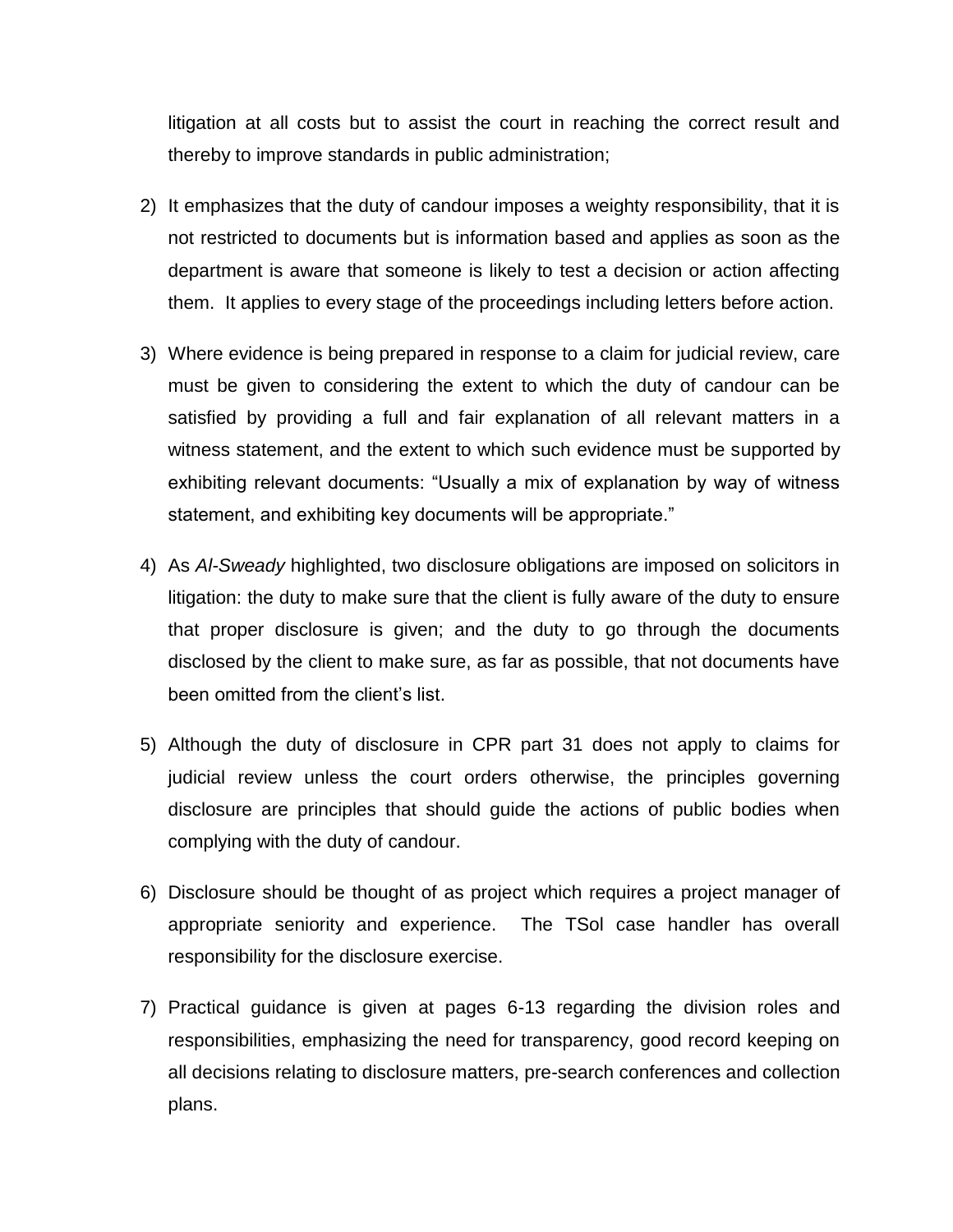8) Documents should only be withheld if they cannot be redacted – redaction should only be performed on a copy of the original document and it should not destroy the meaning of that document. Again, records of all decisions on this should be kept.

### **V. Recent cases involving the duty of candour**

- 17.The Ministry of Defence is obviously not the only body who has faced difficulty with the practical implications of the duty of candour, although a trawl of the publically available transcripts shows that there are ongoing arguments about disclosure in relation to the treatment of detainees in Afghanistan: e.g. *R (Mohammed & Evans) v Secretary of State for Defence* Collins J, 15 May 2012.
- 18.Duty of candour issues also arose in a major way in *R (Shoesmith) v Ofsted* [2010] EWHC 852. This case concerned the circumstances of Sharon Shoesmith's dismissal of following the Baby P scandal and she sought judicial review against OFSTED, the Secretary of State and Haringey. Part of her case was that the relevant reports and directions (and therefore the dismissal which were founded on those matters) were procedurally unfair.
- 19.Judgment was given by Foskett J in April 2010 after the main hearing had occurred in October 2009, but further hearings were necessitated in November and December 2009. Yet further submissions were made in February and March 2010.
- 20.By an annex to the judgment, the judge provided a separate document dealing solely with the question of disclosure and candour. In that document, the Judge went in to considerable detail regarding the application of the obligation in this case. At paragraph 5 he accepted that the duty of candour remained distinct from the duty of disclosure but stated, by reference to *Tweed* that the former often involves the latter. At paragraph 6 he cited with approval the Treasury Solicitor Guidance referred to earlier in this paper, before going on to consider the extent to which the duties had not been complied with in this case. At paragraph 42 that Judge stated:

"It is difficult for me to determine where the true responsibility lies for the wholly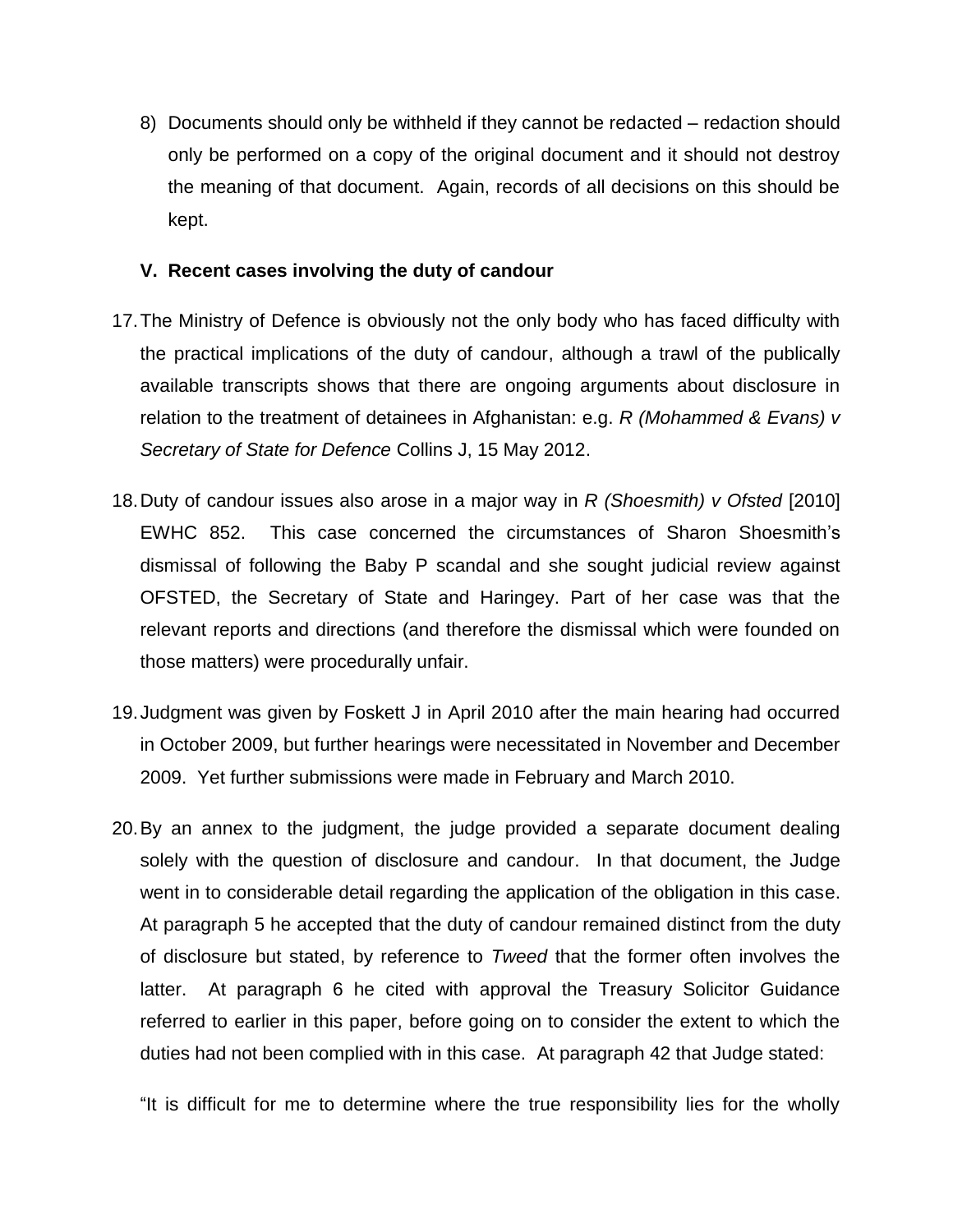inadequate way in which Ofsted's duty of candour was addressed initially in this case. At the end of the day, it has to represent a collective failure that, frankly, shakes one's confidence that the scope of the duty was fully understood by those involved. It appears now to have been rectified, but at some considerable cost, not merely financially, but by way of increasing the anxieties and pressures on the Claimant and delaying the outcome of a case that is of widespread interest. It should not have happened."

- 21.It is apparent from the terms of his judgment (and some of the examples make quite shocking reading) that he had considerable concern about how Ofsted had complied (or failed to comply) with its obligations and he stated (at para.41) that he intended personally to raise the matter with the Treasury Solicitor. Although the substantive judgment was appealed ([2011] EWCA Civ 642, [2011] I.C.R. 1195) the outcome of what happened next in relation to this issue is not recorded in the judgment.
- 22.Questions of candour and disclosure are fundamentally linked to the proper administration of justice and none other makes this as clear as *R (Binyam Mohamed) v Secretary of State for Foreign and Commonwealth Affairs* [2010] EWCA Civ 56; [2011] QB 218, where the Court of Appeal gave guidance on the circumstances in which a court could redact part of its reasoning contained in a judgment.
- 23.The claimant, an Ethiopian national formerly resident in the United Kingdom, was held by the United States authorities in the detention facility at Guantanamo Bay, Cuba, where United States military prosecutors charged him with terrorist offences. His lawyers asked the Foreign Secretary to disclose to him information known to the United Kingdom Government which might support his defence that confessions which he had made were inadmissible as evidence in that they had been obtained by torture and other ill-treatment to which he had been subjected by the United States Government and others on its behalf. The Foreign Secretary refused to do so. The claimant applied for judicial review of that refusal, seeking an order for the disclosure of the information in confidence to his United States lawyers on the ground that the United Kingdom security services had facilitated his alleged illtreatment.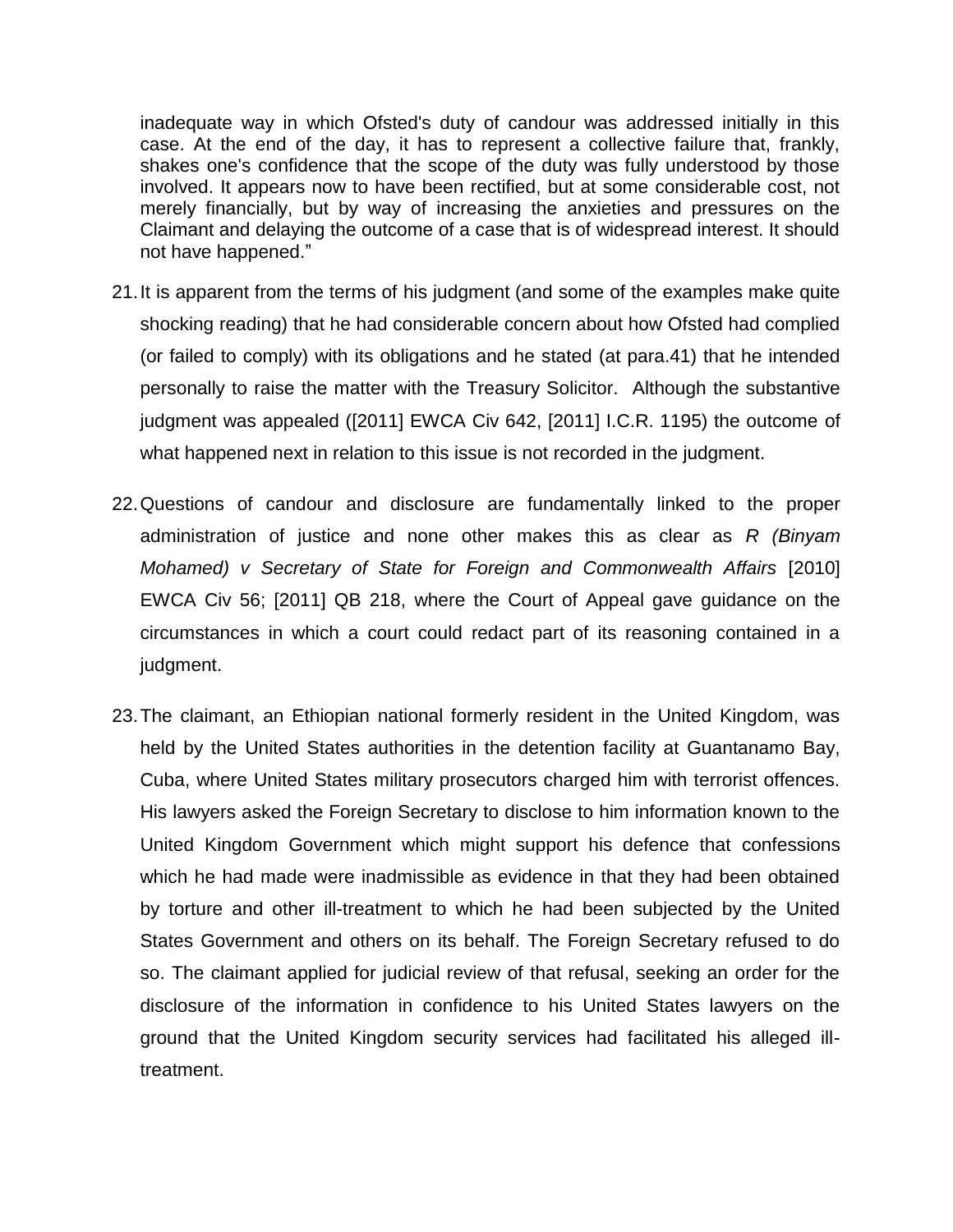24.The Secretary of State appealed against the Divisional Court's decision to include seven paragraphs in its publically available judgment. In dismissing the appeal, the Court of Appeal held that the principles of freedom of expression, democratic accountability and the rule of law were integral to the principle of open justice stating:

"42. Although expressed in wide and general terms – and perhaps inevitably so expressed – in my judgment the principles of freedom of expression, democratic accountability and the rule of law are integral to the principle of open justice and they are beyond question. They do not enable the media to require parties to litigation to continue it if they do not wish to do so in order for the media to have a better story, or permit the media to study material which has been made subject to nondisclosure on well established PII principles, or to report proceedings where, in the interests of justice, by operation of law, such reporting is prohibited. It is, of course, elementary that the courts do not function in order to provide the media with copy, or to provide ammunition for the media, or for that matter private individuals, to berate the government or the opposition of the day, or for that matter to berate or laud anyone else. They function to enable justice to be done between parties. However where litigation has taken place and judgment given, any disapplication of the principle of open justice must be rigidly contained, and even within the small number of permissible exceptions, it should be rare indeed for the court to order that any part of the reasoning in the judgment which has led it to its conclusion should be redacted. As a matter of principle it is an order to be made only in extreme circumstances."

"57 In my view, the arguments in favour of publication of the redacted paragraphs are compelling. Inevitably if they contained genuinely secret material, the disclosure of which would of itself damage the national interest, my conclusion might be different. However, dealing with this appeal as a matter of practical reality rather than abstract legal theory, unless the control principle is to be treated as if it were absolute, it is hard to conceive of a clearer case for its disapplication than a judgment in which its application would partially conceal the full reasons why the court concluded that those for whom the executive in this country is ultimately responsible were involved in or facilitated wrongdoing in the context of the abhorrent practice of torture. Such a case engages concepts of democratic accountability and, ultimately, the rule of law itself." [Lord Judge, CJ]

25.A different question arose in *R (Public and Commercial Services Union) v Minister for the Civil Service* [2011] EWHC 2556, as to how far back one has to go in discharging the duty of candour. In this case the PCSU and another union challenge the decision to change the Civil Service Compensation Scheme in relation to payments made on redundancy or early retirement. An application for specific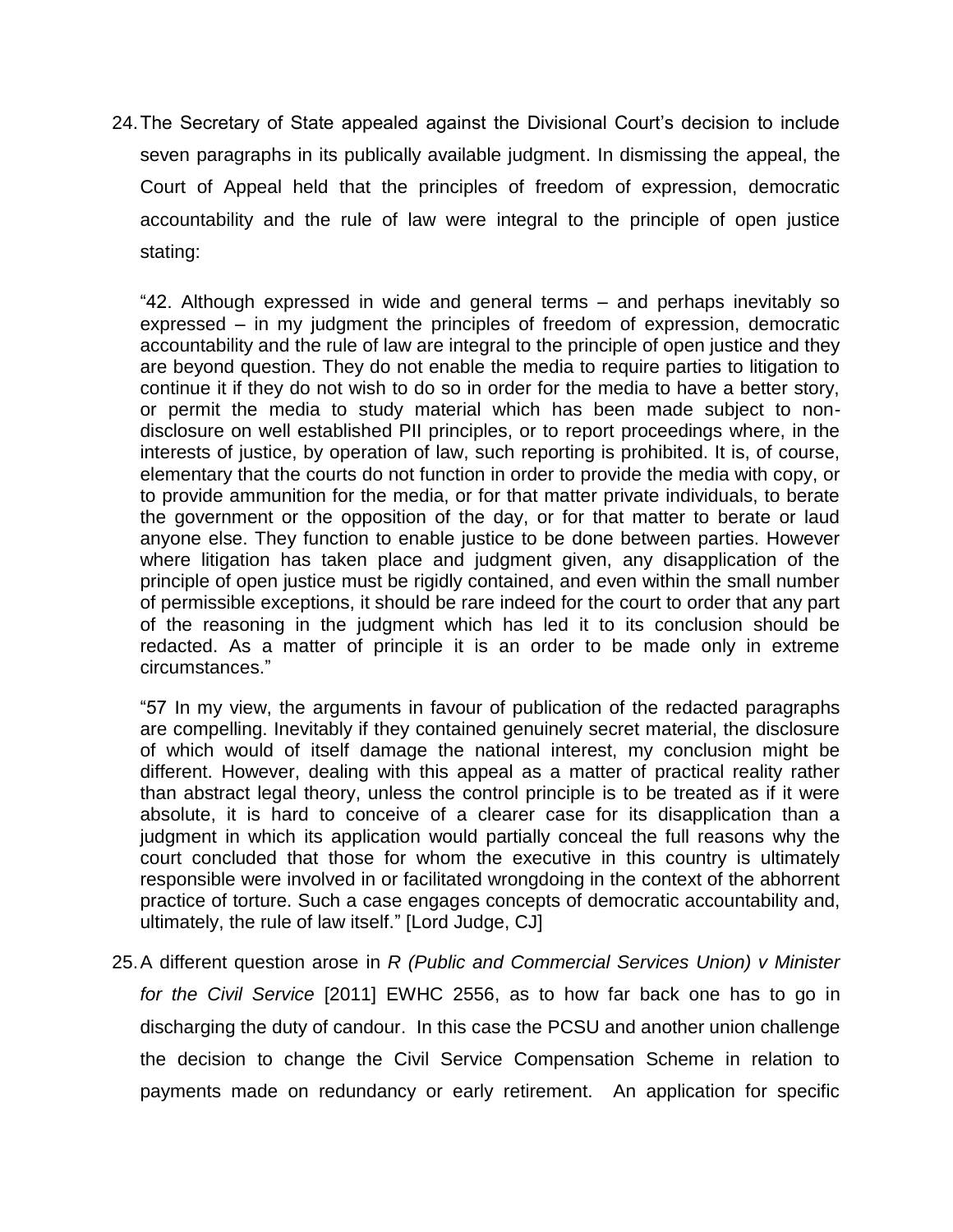disclosure was made seeking documents including submission to ministers, communications between ministers in connection with the options, including information as to costs and savings. It was made on the grounds that the Government's evidence only disclosed the final reasoning leading to its conclusions and not the underlying thought processes behind the decision nor the material on which it was based. In the end the Court stated gave indications to the parties relating to the material to be disclosed which enabled Counsel to reach agreement relating to the material and disclosure of the documents agreed was ordered. In his judgment McCombe J referred to the need to balance the competing requirements

"not to encourage fishing by the claimant, not to over-burden the disclosure exercise, with making sure I am equipped to make the correct decision on the correct materials." [para.15]

- 26.Most recently, in *AHK & others v SSHD* [2012] EWHC 1117 (Admin) judgment given in May 2012, the Claimants sought judicial review of decisions of the Secretary of State for the Home Department refusing to grant them naturalisation as British citizens under section 6 of the British Nationality Act 1981. The refusals were made on the grounds that the SSHD was not satisfied that the applicant was of good character.
- 27.However, the common feature of the cases was that few or, occasionally, no reasons had been given as to why the Secretary of State was not so satisfied, and she had explained that to give more reasons would be harmful to national security. As a result she was also not willing to disclose documents upon which she relied in reaching her decisions.
- 28.The Claimants challenged the decisions on the grounds that the decisions were unlawful for lack of reasons and taken in a manner which was procedurally unfair and in breach of Article 6. Disclosure was effectively the substantive relief sought. The judgment concerns a directions hearing in which Ouseley J had to consider whether and if so in what circumstances and with what consequences a Closed Material Procedure, CMP, could be held where issues of national security arose. The Court had to consider "what disclosure the SSHD is obliged to make of her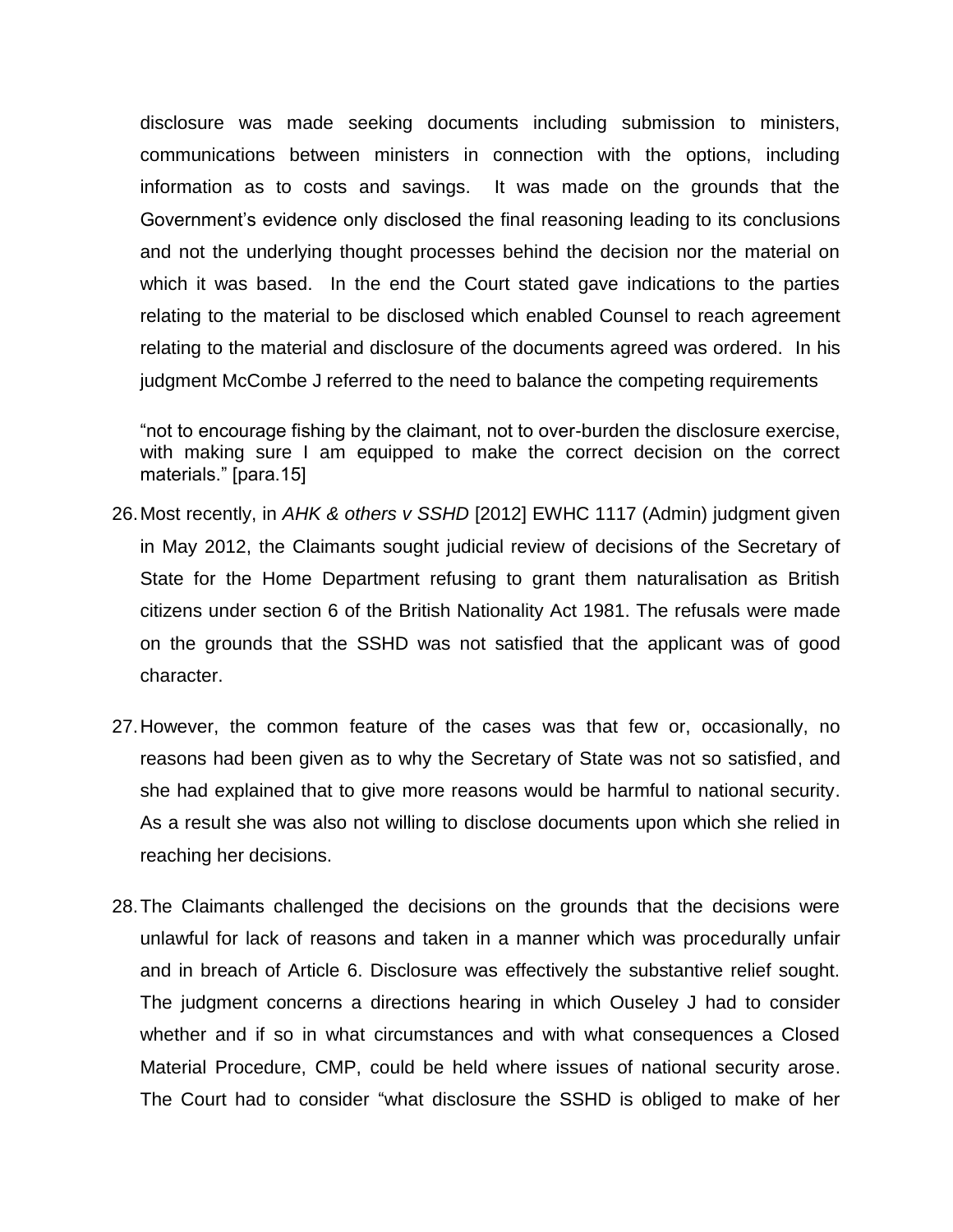areas of concern or of the reasons for her decision pursuant to her implied statutory duties of fairness or pursuant to her litigation duty of candour." (para.25).

29.In a lengthy judgment which considered, amongst other things, the relationship between fairness and PII, the Judge concluded that absent express statutory provision, the CMP procedure could not be imposed in these cases and that the matter would have to proceed with a PII hearing, with Special Advocates appointed on behalf of the individuals. However on the subject of the duty of candour he took as his starting point *Tweed* and then went on to consider how the obligation fits with questions of national security, stating

"30 The litigation duty of candour cannot require a breach of national security. It overlaps with the duty to give reasons but is not quite the same in concept. If its scope is determined not by the implied intention of Parliament but by what the Court requires to do justice between the parties, to avoid making decisions on a misleading or materially incomplete basis, and to assert its authority over the lawfulness of the decision-making of public bodies, there is nonetheless no scope for a different result in this sort of case. The claims are about the disclosure of areas of concern and reasons. A different and more extensive duty of disclosure in the course of litigation would be at odds with the implied limits on the duty which it was the very purpose of the litigation to enforce. The implied restrictions on the duty in the Act would be evaded. Justice in the litigation requires testing whether the implied statutory duty of fairness has been met by the SSHD. It does not have the broader purpose it would have if the Court itself were deciding whether the Claimant were of good character. There is therefore no separate test for any of those duties."

30.It remains to be seen how the matter evolves next, since the next step is for the material to be considered in a PII hearing.

# **VI. A few final thoughts**

- 31.My impression is that judicial review litigation is being conducted with far more attention being paid to disclosure and candour issues than pre-*Tweed*. It is right that it should. I would suggest that this is due to a number of factors in addition to the caselaw referred to in this paper:
	- There is an increase in awareness, certainly in the public law legal community, following the fall out of *Al-Sweady* and also due to *Shoesmith*;